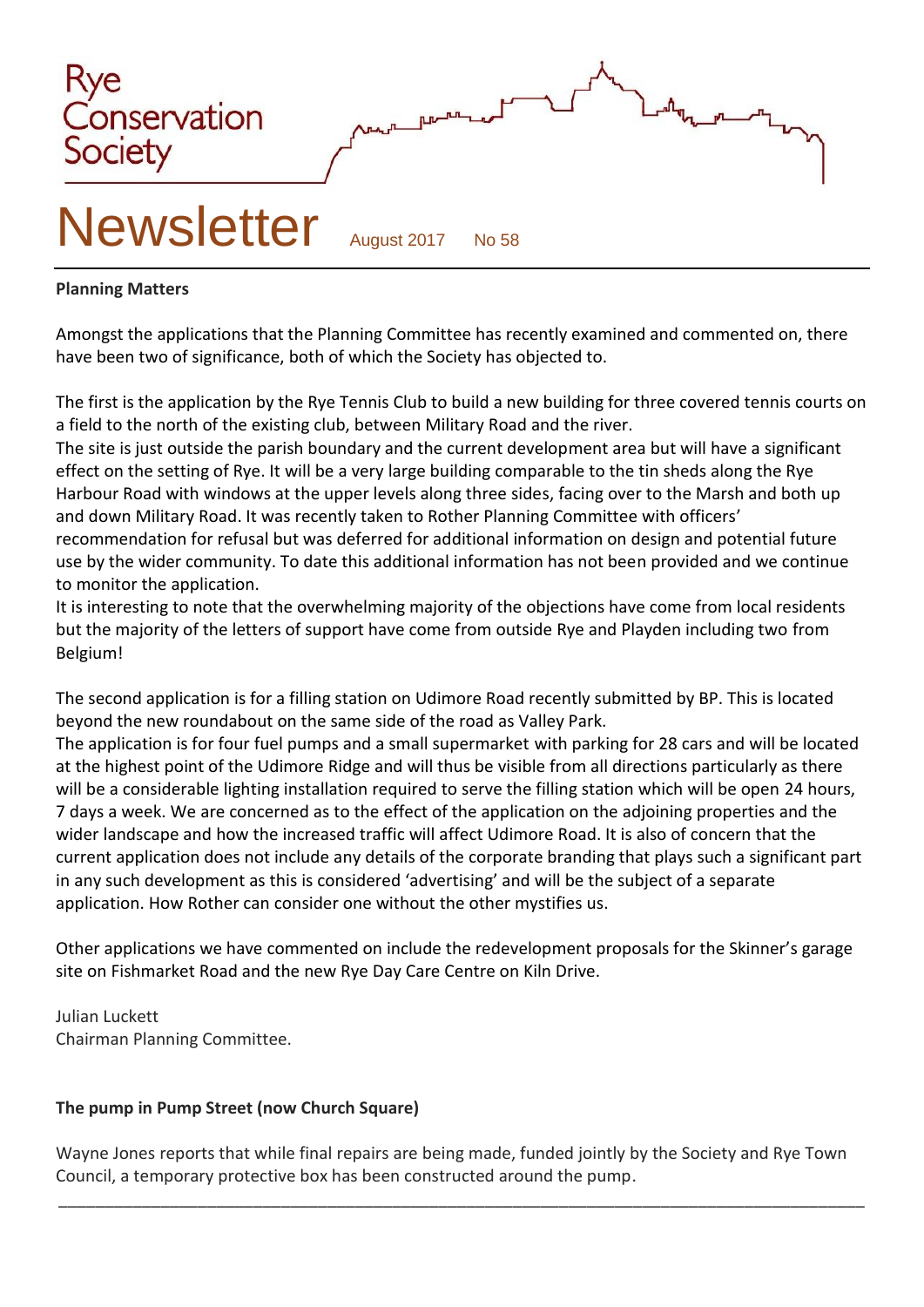# COACH VISIT TO THE WEALD AND DOWNLAND MUSEUM Wednesday 11 October 2017 including a GUIDED TOUR OF THE NEW £6m. GATEWAY CENTRE opened in May 2017 and the Gridshell building opened in 2002

#### **Full details and booking form are being sent to members and are generally available.**

*The following gives background information on the formation and origins, objectives and history of this highly respected open air living museum.*

*The following can be seen in full on the website of the Weald and Downland Museum*

The Weald and Downland Open Air Museum was launched in 1967 by a small group of enthusiasts led by the Museum's founder, the late Dr. J.R. Armstrong MBE. It first opened to the public on 5 September 1970.

The principal aim of the founding group was to establish a centre that could rescue representative examples of vernacular buildings from the South East of England, and thereby to generate an increased public awareness and interest in the built environment.

The Museum promotes the retention of buildings on their original sites unless there is no alternative, and we encourage an informed and sympathetic approach to their preservation and continuing use.

The Museum offers advice to people involved in the conservation of buildings. Where we cannot give advice ourselves, we will attempt to provide suitable contacts with other experts.

As well as illustrating the history of original building styles and types, the Museum has good collections representing country crafts and industries, building trades and agriculture. Objects from these collections can be seen displayed in buildings on the site, and in the open access store in the basement of the [Downland Gridshell.](http://www.wealddown.co.uk/explore/collections/)

The Museum is a Registered Charity and it receives no regular grants or subsidies. A large number of [volunteers](http://www.wealddown.co.uk/get-involved/volunteer/) contribute to its daily running and many organisations have helped financially or in kind.

#### STATEMENT OF PURPOSE

The purpose of the Weald and Downland Open Air Museum is to stimulate public interest in and to promote and encourage the preservation of buildings of architectural or historical interest and to stimulate public interest in ancient crafts, trades and manufactures. (First object as stated in Memorandum and Articles of Association).

\_\_\_\_\_\_\_\_\_\_\_\_\_\_\_\_\_\_\_\_\_\_\_\_\_\_\_\_\_\_\_\_\_\_\_\_\_\_\_\_\_\_\_\_\_\_\_\_\_\_\_\_\_\_\_\_\_\_\_\_\_\_\_\_\_\_\_\_\_\_\_\_\_\_\_\_\_\_\_\_\_\_\_\_\_\_\_\_\_\_\_\_\_\_\_

#### KEY AIMS

To run an open-air museum that inspires and delights its users. To provide lifelong learning based on the Museum's collections and other resources. To ensure high standards of collections care. To pursue research and scholarship.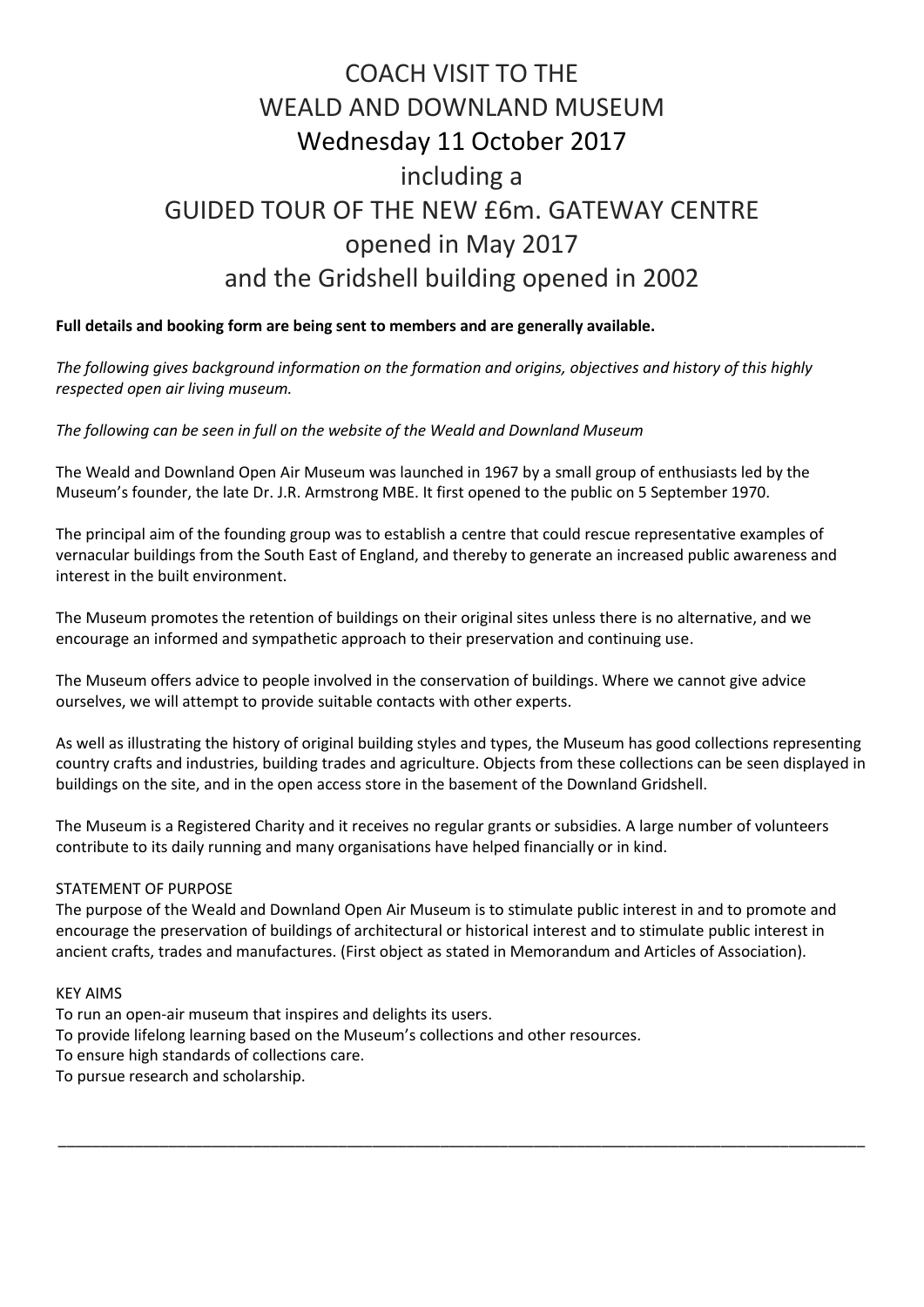#### **Our visit to Brighton: 30 May 2017**

Our visit began in the Brighthelm Centre where we were welcomed by members of the Brighton Society, originally established in 1974 to oppose the proposed redevelopment of Brighton Station and which has subsequently been a very active contributor to plans (or opposition to plans) for other developments that would have materially altered the built environment of Brighton.

We were greeted by the current Chairman, Jeremy Mustoe, with his three colleagues who were to guide us, and over coffee Malcolm Dawes gave a brief exposition on some of Brighton's major redevelopment proposals. Some were appalling and with some (including the plans for the station) the Society's objections were successful. However it was clear that planning rules were not always adhered to. Many of us think we know Brighton well, and even visit often, but our attention is not always diverted from shops and the old centre to look critically at some of the eyesores which now disfigure the townscape – although some of the unsuccessful schemes would have made things even worse. Malcolm drew our attention in particular to the Beethan Tower – a 42 storey monster over the station – and designs by Piers Gough and Frank Gehry. The Society successfully opposed the demolition of the Royal Victoria Children's Hospital, Hove Library and the Hippodrome; the first two have been restored for re-use, but the Hippodrome remains derelict. Further major developments at the Marina are currently being opposed. Height issues are a major stumbling block but planning decisions have been inconsistent.

More details of the Society's work can be found on its website at <http://www.brighton-society.org.uk/>

Following the talk the party split into three groups.

Group one toured parts of Regency Brighton including 1795 Percy & Wagner almshouses, a pleasure ground, curving crescent, Gothic Revival church, slums, brewery, elegant houses and interesting architecture. A wonderful social history. Plus, we compared the architecture of some later buildings including a 1930s cinema.

Group two was taken around the historic Old Town of Brighton between the seafront and North Street and included the well known Brighton Lanes - a warren of narrow passages, specialist shops and historic buildings. Two major new developments are proposed within this area at West Street and new lanes - Hannington's Lane and Puget's Lane - which were shown during the slideshow presentation.

The third group visited the North Laine and included a look at Brighton Station.

The area called North Laine was until the mid Twentieth Century the main location of local industries. The walk included a meander through the terraced streets, twittens and narrow alleys looking at the traces of past industries. Included in the walk was Brighton Station seen in its hillside context, which was extensively restored as one of the first projects of Network Rail. On the way to the coach pick-up point the group walk through some of the streets that have become a mecca for small independent traders.

We were struck by the shabby and unkempt appearance of buildings and streets, perhaps reflecting the steady subdivision of residential buildings and the large student population. There is a major problem with graffiti, whether or not one likes the Banksy "Kissing policemen" on the Astoria's facade (the original, on a pub wall, was sold for a large sum; is this an original or a copy?).

We returned to our coach for an excellent lunch on the edge of the Kemp Town Estate, at Busby and Wilds (recommended!). The name reflects the original architects of the Kemp Town scheme. We had a brief talk from Simon Smith, Chairman of the Kemp Town Society, on the history of the development (begun in 1825), which is much smaller than its surrounding parliamentary constituency. It never made a profit. Thomas Kemp, its originator, ran out of money and the well-known Thomas Cubitt, responsible for many of the Bloomsbury squares in London, completed the development. Many widowed owners were unable to maintain the grand buildings, so that at one stage there were 30 schools, of which only one now remains. One of our party was reminded by our visit that she had been to school there.

The development (square, crescent and two terraces) now has only 5 houses that remain in single occupation, with others divided into up to 12 flats. Maintenance of the houses and the Enclosure, the park-like centre which is open only to residents and guests, remains in the hands of the residents, but the estate has a managing agent and several houses were in the process of being redecorated. Perhaps painted stucco is not a good idea in a marine